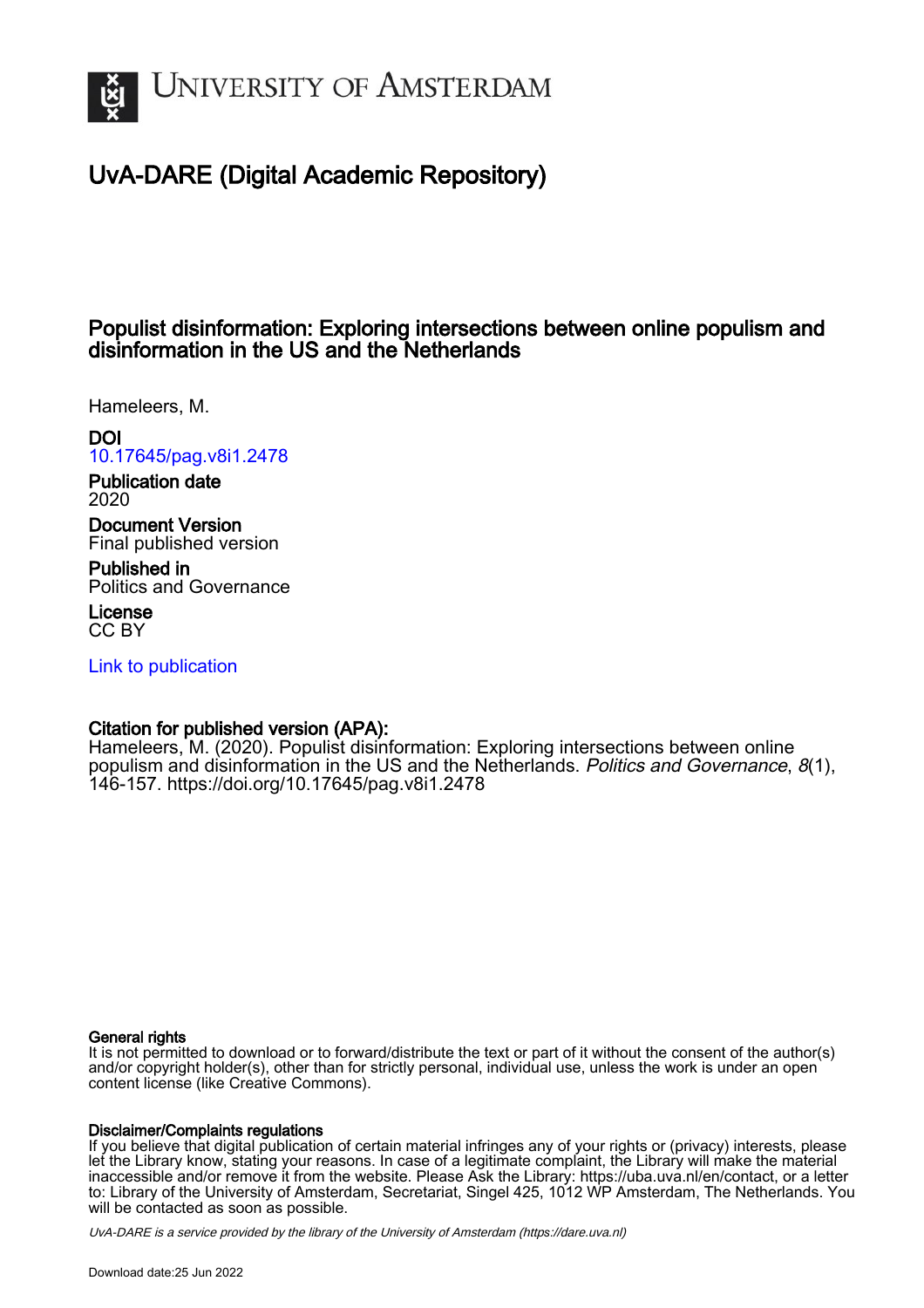## Article

# **Populist Disinformation: Exploring Intersections between Online Populism and Disinformation in the US and the Netherlands**

## Michael Hameleers

Amsterdam School of Communication Research, University of Amsterdam, 1018 WV Amsterdam, The Netherlands; E-Mail: m.hameleers@uva.nl

Submitted: 23 September 2019 | Accepted: 1 December 2019 | Published: 5 March 2020

## **Abstract**

The discursive construction of a populist divide between the 'good' people and 'corrupt' elites can conceptually be linked to disinformation. More specifically, (right-wing) populists are not only attributing blame to the political elites, but increasingly vent anti-media sentiments in which the mainstream press is scapegoated for not representing the people. In an era of post-truth relativism, 'fake news' is increasingly politicized and used as a label to delegitimize political opponents or the press. To better understand the affinity between disinformation and populism, this article conceptualizes two relationships between these concepts: (1) blame attributions to the dishonest media as part of the corrupt elites that mislead the people; and (2) the expression of populist boundaries in a people-centric, anti-expert, and evidence-free way. The results of a comparative qualitative content analysis in the US and Netherlands indicate that the political leaders Donald Trump and Geert Wilders blame legacy media in populist ways by regarding them as part of the corrupt and lying establishment. Compared to left-wing populist and mainstream politicians, these politicians are the most central players in the discursive construction of populist disinformation. Both politicians bypassed empirical evidence and expert knowledge whilst prioritizing the people's truth and common sense at the center stage of honesty and reality. These expressions resonated with public opinion on Facebook, although citizens were more likely to frame mis- and disinformation in terms of ideological cleavages. These findings have important implications for our understanding of the role of populist discourse in a postfactual era.

## **Keywords**

disinformation; fake news; misinformation; populism; social networks

## **Issue**

This article is part of the issue "Leadership, Populism and Power" edited by Cristine de Clercy (Western University, Canada).

© 2020 by the author; licensee Cogitatio (Lisbon, Portugal). This article is licensed under a Creative Commons Attribution 4.0 International License (CC BY).

## **1. Introduction**

Populism and the uncontrolled spread of mis- and disinformation have been regarded as key threats to the functioning of representative democracy. Although populism and mis- and disinformation have been studied within separate research fields, we can identify an important conceptual affinity between these concepts (e.g., Waisbord, 2018). First of all, populism's antagonistic framing of the ordinary people versus the corrupt elites can be extrapolated to the attribution of blame to alleged inaccurate and dishonest media elites. Second, populism typically focuses on conflict and the people's feelings and

experiences whilst circumventing or attacking empirical evidence and expert analyses. Although this does not mean that populism should be equated with the politics of disinformation, it does indicate that the central stylistic and framing elements of populism can give rise to a type of argumentation in which people-centric experiences are preferred over expert knowledge and empirical evidence.

Populist communication and mis- and disinformation may have similar political consequences. By shifting blame to the alleged 'corrupt' elites whilst emphasizing the centrality of the ordinary people, populist communication may polarize the electorate—cultivating an in-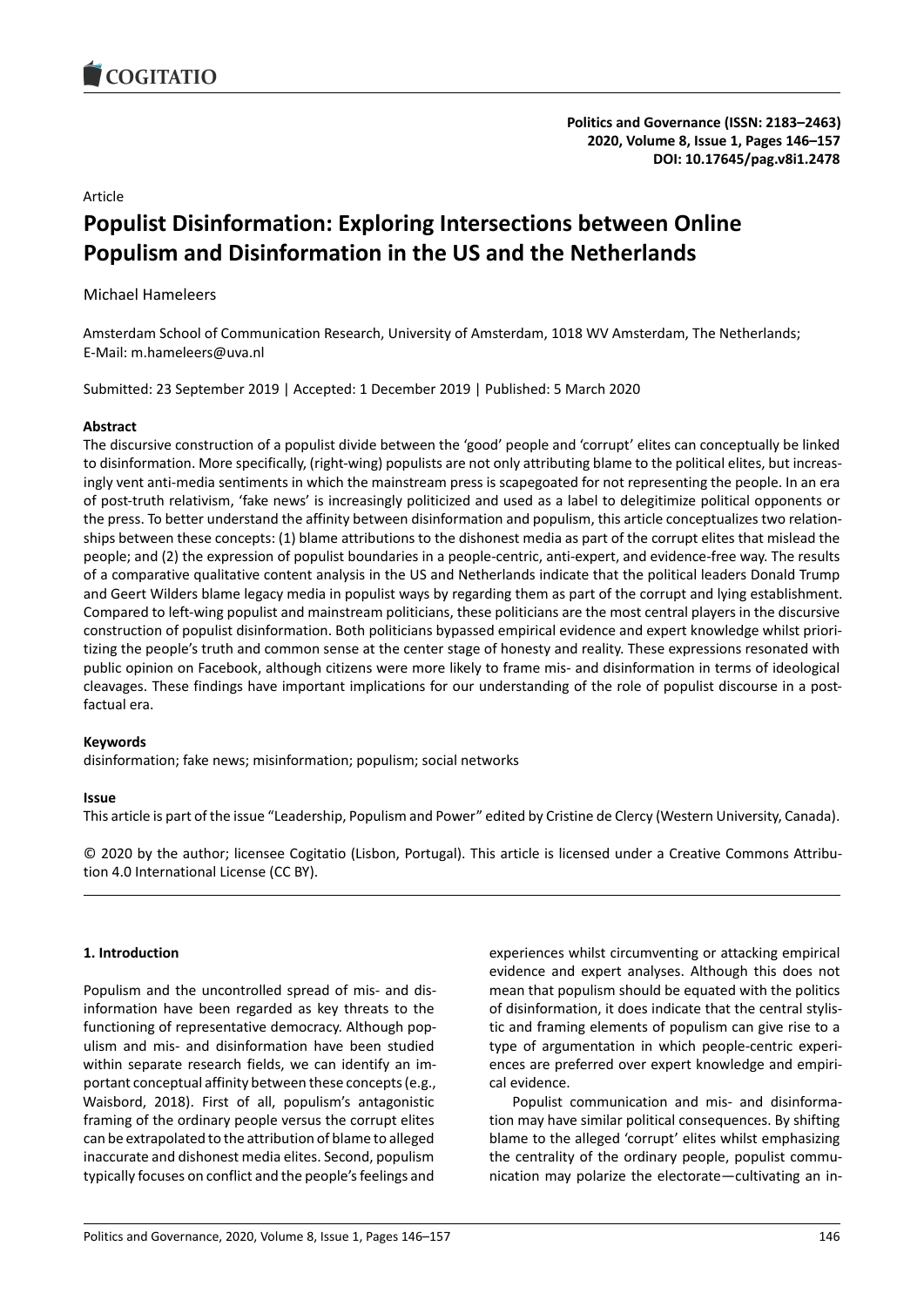group of deprived people against other groups in society (Hameleers, Bos, & de Vreese, 2017; Müller et al., 2017). Literature on the political consequences of misand disinformation posits that people may be inclined to accept information that aligns with their partisan lenses, whereas they avoid or counterargue dissonant information (Thorson, 2016). As a consequence of such defensive motivations, polarization between opposing camps may be bolstered, placing people in fact-free populist echo chambers. In this article, we extend the conceptualization of the interconnectedness of populism and misand disinformation beyond their shared political consequences by focusing on two types of discursive relationships: (1) scapegoating the media as part of a populist communication strategy; and (2) populist disinformation as a discursive construction of fact-free, anti-elitist, and people-centric discourse. We rely on a qualitative content analysis of social media data collected in the US and the Netherlands to empirically explore the presence of these relationships. The central two-fold research question guiding this study is: (1) How are the media blamed for being dishonest and inaccurate; and (2) how are populist expressions related to a fact-free discourse?

Different actors in media, politics and society can directly spread (dis)information without the interference of media elites or journalistic routines, such as verification, accuracy and balance. Citizens can, for example, use social media to share their distrust in the media and politics, irrespective of the factual basis of their claims. Politicians may also use the oxygen of publicity provided by ungated social media to spread falsehoods across society. Geert Wilders in the Netherlands and Donald Trump in the US are two influential cases to consider in this regard: They are found to frequently blame the media for spreading lies that harm the ordinary people. Together, this article analyzes the discursive construction of populist disinformation by citizens and leading politicians in the US and the Netherlands. These countries are selected to compare how the discursive relationship between populism and disinformation is constructed in 'most different' media and political systems (e.g., Hallin & Mancini, 2004). Hence, the US has a bi-partisan political setting—which is mirrored in the ideological leaning of the press. The Netherlands, in contrast, is governed by a multiparty minority government, and the opposition consists of (smaller) left- and right-wing parties. Although some media outlets may have an ideological color, the Dutch press is less divided by ideological/partisan perspectives. In this setting, we aim to assess how robust and context-independent the discursive construction between populism and mis- and disinformation is.

The key findings of the qualitative content analysis indicate that both Trump in the US and Wilders in the Netherlands use social media to express their distrust in established institutions. These sentiments resonate with hostile media perceptions on the demandside of the electorate. Ordinary citizens use Facebook communities to express their closeness to the ordinary, honest people who share similar constructions of reality. Moreover, they mark their distance to lying elites and dishonest media outlets. These constructions are not voiced by mainstream or left-wing populist politicians, who express milder media criticisms that are more closely linked to misinformation attributions. These findings implicate that the discursive construction of populism and mis- and disinformation can be integrated on social network sites, where both politicians and ordinary people shape alternative versions of 'their' reality whilst discrediting the 'truths' disseminated by their opponents. An important theoretical implication is that constructions of 'truth' and 'fake' are driven by identity attachments and motivated reasoning rather than a deliberation of all available facts—augmenting polarized divides across society.

#### **2. Theoretical Framework**

#### *2.1. Populist Discourse and the Attribution of Blame to the Media*

Populism revolves around the expression of a central divide in politics and society—the ordinary people are pitted against the 'corrupt' elites (e.g., Albertazzi & McDonnell, 2008; Canovan, 1999; Mudde, 2004; Mudde & Rovira Kaltwasser, 2017). As populism emphasizes that the ordinary people are not represented by the 'corrupt' and self-interested elites, populism relates to attributions of blame (Hameleers et al., 2017). More specifically, problems experienced by the ordinary people are allegedly caused by elites that are unwilling and unable to represent their 'own' people. Here, it is relevant to distinguish the ideational core of populism from host ideologies that may be associated with populism (also see Mudde, 2004; Mudde & Rovira Kaltwasser, 2017). Essentially, populism refers to a style, communication tactic, discourse, or (thin) ideology in which the ordinary people are framed in opposition to the corrupt elites. This core idea can be enriched with host ideologies such as nativism and anti-immigration sentiments on the right-wing and economic inclusion or anti-capitalism on the left-wing.

In this article, a communication approach to populism is taken (also see Aalberg, Esser, Reinemann, Strömbäck, & de Vreese, 2017; Jagers & Walgrave, 2007). More specifically, populist ideas come into being—and have real-life political consequences—when communicators (i.e., politicians, the media, citizens) emphasize populist ideas in their communication. Although a growing number of empirical studies are based on content analytic research on the expression of populist ideas in (online) media (e.g., Ernst, Esser, Blassnig, & Engesser, 2019; Schmuck & Hameleers, 2019; Waisbord & Amado, 2017), there is relatively little inductive research on the nature of populist discourse (but see e.g., Engesser, Ernst, Esser, & Büchel, 2017; Hameleers, 2019). Qualitative research indicates that populist ideas are frequently present in a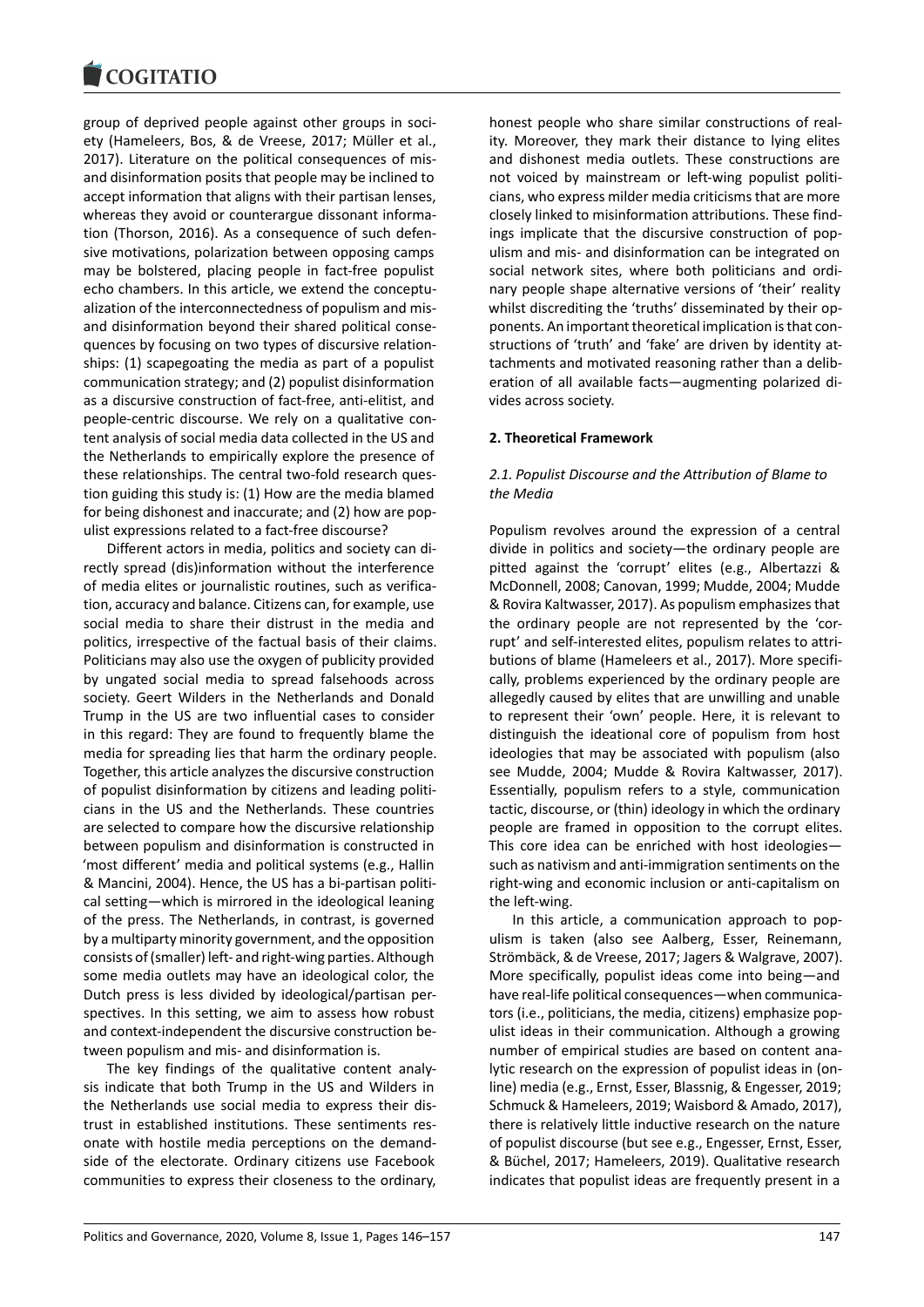fragmented way in the media—indicating that the different components of populist communication do not always co-occur as single frames or interpretations in texts (Engesser et al., 2017). Extending this research, this article aims to explore how the central building blocks of populist discourse are represented in texts communicated by politicians and citizens, and how the expression of (fragments of) populist discourse resonate with the attribution of communicative untruthfulness or 'fake news.'

Misinformation can simply be defined as inaccurate or false information that is spread without the intention to mislead (e.g., Nyhan & Reifler, 2010; Wardle, 2017). Disinformation can be defined as the intentional (multimodal) doctoring, manipulation, or de-contextualization to reach a certain goal (e.g., Marwick & Lewis, 2017; Wardle, 2017). Although mis- and disinformation are different from populist communication, we can identify a discursive connection between the attribution of misand disinformation and the ideational core of populist blame attributions (i.e., using 'fake news' as a delegitimizing label or accusing politicians of spreading falsehoods). More specifically, populism's Manichean discourse bypasses elitist knowledge and expert opinion and stresses conflict, emotionalization and people centrism.

Populism's antagonistic view on society and politics has been associated with anti-media sentiments (e.g., Krämer, 2017). Hence, established media outlets can be regarded as part of the 'corrupt' establishment far-removed from the people's experiences. Populism's blame attribution strategy may thus apply to the attribution of causal responsibility to the media elite as well. Against this backdrop, we first of all identify a relationship between populist rhetoric and attributions of misand disinformation: Next to shifting blame to political elites, populist communication can shift blame to the established press or media elites for not representing the ordinary people's worldview (misinformation) or for deliberately lying to them (disinformation).

Although populism emphasizes a pervasive causal and moral divide between the ordinary people and the corrupt elites, most research has applied a rather limited conceptualization of the elites. Hence, the political elites on the national or supra-national are not the only elitist actors deemed responsible for causing the people's problems. By allegedly silencing the people's voice, and by promoting versions of reality that support the established political order, the mainstream media can be regarded as an important enemy of the people in populist discourse (e.g., Fawzi, 2019). We therefore need to extend our understanding of populist communication and shift our focus to the media elites and journalists as part of the people's enemy. As a first step, we thus conceptualize attributions of mis- and disinformation within a populist framework: Populism's antagonistic framing of a central opposition between ordinary and honest people and lying and corrupt elites may be extrapolated to media critique and hostility. Just like the political elites are

held responsible for depriving the ordinary people, the media can be blamed for lying to the people, and deliberately misleading them by communicating misleading interpretations that suit their own political agenda.

Different actors can express populist and anti-media sentiments through different media channels. In line with the recent body of research on the content and effects of online populist communication (e.g., Engesser et al., 2017; Ernst et al., 2019), this article focuses on the communication of populist ideas via social media platforms. Although most empirical research has focused on the direct communication of populist ideas by (populist) actors (Engesser et al., 2017), online media may also create a discursive platform for ordinary citizens to communicate populist ideas (Hameleers, 2019). Combining these approaches, this article aims to understand how politicians and members of the 'ordinary' people use social network sites to express populist boundaries that blame the media for the people's problems. On the actor level, we are mostly interested in how radical-right wing populist actors that have theoretically been associated with the spread of disinformation (Bennett & Livingston, 2018; Marwick & Lewis, 2017) attribute blame to the media by accusing them of disinformation. However, although conceptual literature has regarded the disinformation order as a radical-right wing phenomenon, it remains an open question if, and if so how, the affinity between the ideational core of populism and discourses of (un)truthfulness or the radical right-wing component is the driving force of attributions of blame to the media. For this reason, we will contrast conceptually most likely cases of media scapegoating (Trump and Wilders as radical right-wing populists) to other cases (left-wing populists and mainstream politicians).

In this article, a 'most different' systems design was chosen to explore the extent to which populist disinformation is constructed in similar ways in national settings that differ on a number of relevant factors. Specifically, we compare a bipartisan country (the US) to a multiparty system with a minority coalition (the Netherlands) to investigate whether the perseverance of partisan divides shapes attributions of populist disinformation in different ways. In addition, affective polarization along partisan lines has mostly been associated with the US (e.g., Iyengar & Hahn, 2009), whereas it is much less central in public opinion, media, and politics in the Netherlands. Finally, the presence of right-wing populism in US and Dutch politics differs. Although most literature has reached consensus that the Dutch politician Geert Wilders can be regarded as a (radical) right-wing populist actor (e.g., Aalberg et al., 2017), there has been less consensus on whether Trump is a populist or radical rightwing leader (Inglehart & Norris, 2016). Irrespective of the different ways in which Trump has been classified, empirical research confirmed that he communicates populist and nativist worldviews (Hameleers, 2019). Again, this article aims to explore how similar populist disinformation is constructed in different national settings. Across these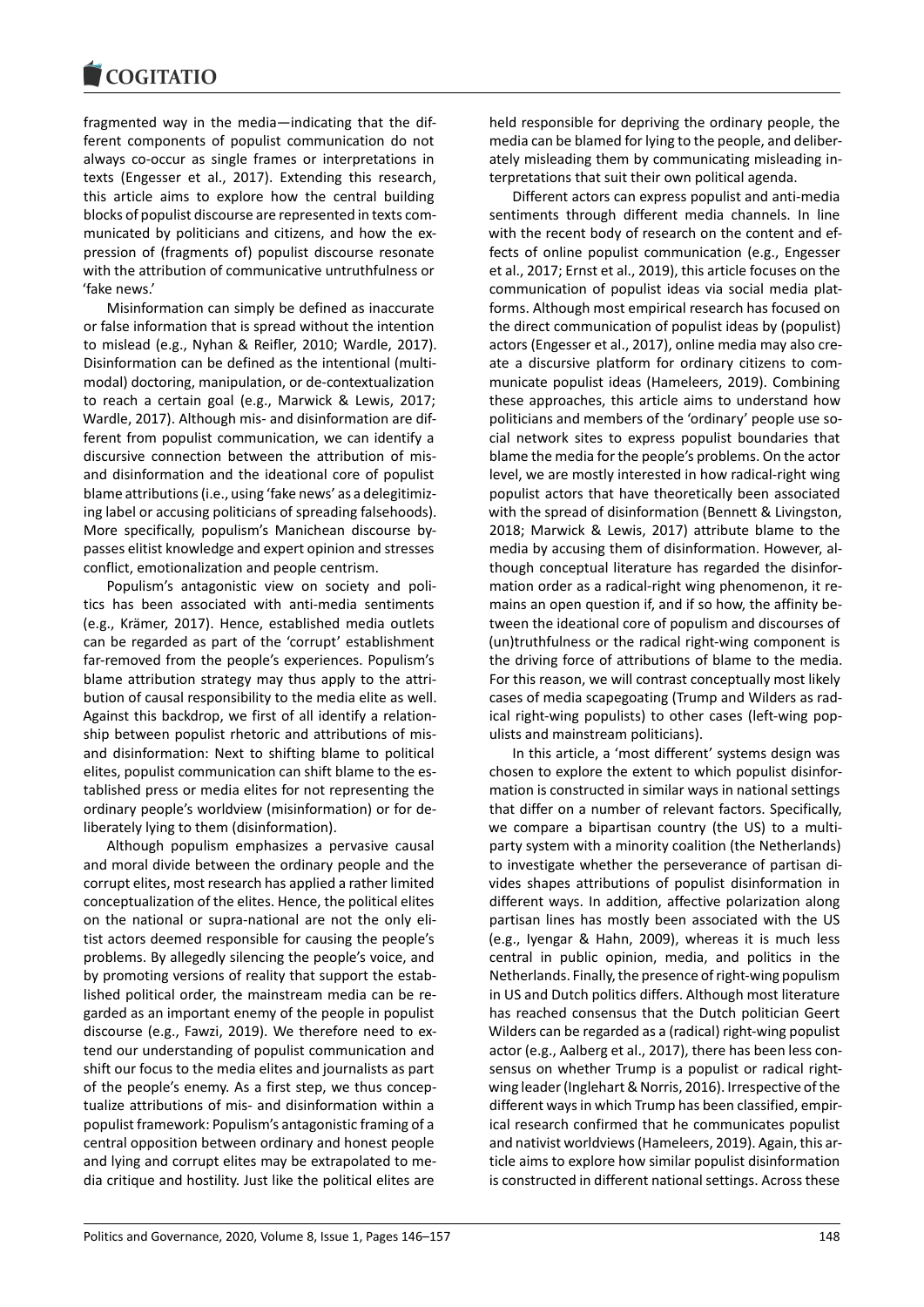national settings, we aim to arrive at a more comprehensive understanding of how the media are cultivated as a scapegoat in populist discourse. Therefore, the following research question is introduced:

RQ1: How are references to the media as a scapegoat for the people's expressed in social media content in the US and the Netherlands?

## *2.2. Populist Disinformation: The Resonance of Populism with Fact-Free Communication*

The second type of relationship between populism and communicative untruthfulness proposed in this article populist misinformation—describes the resonance between populist styles of communication and the expression of fact-free sentiments that bypass expert knowledge and empirical evidence. Among other things, the style of populism has typically been regarded as peoplecentric, conflict-focused, emotionalized, and based on common sense and gut feelings (Ernst et al., 2019; Hameleers et al., 2017; Schmuck & Hameleers, 2019). Here, it should be emphasized that mis- and disinformation should not be conflated with the absence of factual information and/or verified empirical evidence. Hence, we argue that the circumvention of empirical evidence and expert knowledge may give rise to the reliance of a type of argumentation that relies on experiences and opinions instead of verified information. As populism shares a similar communication strategy (e.g., Aalberg et al., 2017; Jagers & Walgrave, 2007; Krämer, 2014), the second type of affinity between post-truth communication and populism should be regarded on the content level: a preference for people-centric experiences over hard facts and base rate information. Although this does not mean that such type of information is necessarily false, it does connect to a type of communication that deviates from journalistic principles that strive for the truth (Waisbord, 2018): The people's opinions and experiences are less susceptible to verification and scrutiny than information presented as empirical evidence.

Populist communication bypasses the elites and experts as a source of knowledge and claims to give voice to the ordinary people and their concerns (e.g., Krämer, 2014). These stylistic elements may give rise to a specific type of communication that resonates with misinformation: Populist communication may present information that is not based on empirical evidence and/or expert opinion, but rather on the feelings and experiences of the people. Here, it should be emphasized that such forms of evidence-free communication are not necessarily wrong or inaccurate. In fact, one of the role conceptions of journalism is to mobilize the public, and interpret issues by establishing a link between events that happened and the people on the streets. This means that giving a voice to the people, and emphasizing their interpretations of and connections to issues, is actually a focal part of quality journalism.

Situated in an era of post-factual relativism where even the most basic facts that can be judged as false or true are debated, (political) communication should at least be founded on a true factual basis (e.g., van Aelst et al., 2017). As an assessment of the normative implications an underpinnings of communication that avoids facts whilst prioritizing the ordinary people's lifeworld reaches beyond the scope of this empirical endeavor, this article aims to explore if, and if so, how, populist communication actually gives rise to a communication tactic that avoids verified empirical evidence and experts whilst prioritizing conflict, emotions, and people's experiences. The research question that guides this focus reads as follows:

RQ2: To what extent is populist communication used to circumvent elitist knowledge and empirical evidence whilst prioritizing experiences, conflict, and people-centrism as the focal point of reality?

## **3. Method**

To answer these research questions, this article reports the result of two qualitative content analyses conducted in the US and the Netherlands. The article analyzes direct communication via Twitter (politicians) and Facebook (citizens). These two social media channels are chosen for different reasons. Different social media channels may correspond to different affordances (e.g., Valenzuela, Correa, & Gil de Zúñiga, 2018). Twitter may be used to acquire novel information, and can be used as a one-directional communication channel where followers receive updates from connections that are not necessarily reciprocal connections or 'friends.' Politicians frequently use Twitter accounts as they can reach a large number of followers, with whom they do not have to be connected, which makes it a suitable platform for elitist communication via weak-tie networks. Communication among ordinary citizens on Facebook is more likely to be based on strong-tie networks (e.g., Valenzuela et al., 2018). However, politicians use Facebook in a different way: they communicate their (personal and political) viewpoints without necessarily interacting with their followers. They do not personally know their followers, and there is no reciprocity in the online exchanges. Yet, Facebook may create a stronger perception of interactivity and community because citizens can respond to posts by politicians and interact more directly with fellow citizens that respond to the same original posts. Interaction between users is afforded by both Twitter and Facebook, but Facebook interactions typically allow for richer and more detailed discussions and less elitist interactions than the response sections offered by Twitter.

Based on these theoretical premises, data from politicians' Twitter accounts in the Netherlands and the US were scraped. Here, two 'most likely' cases to express populist attributions of blame were first of all selected: Geert Wilders in the Netherlands and Donald Trump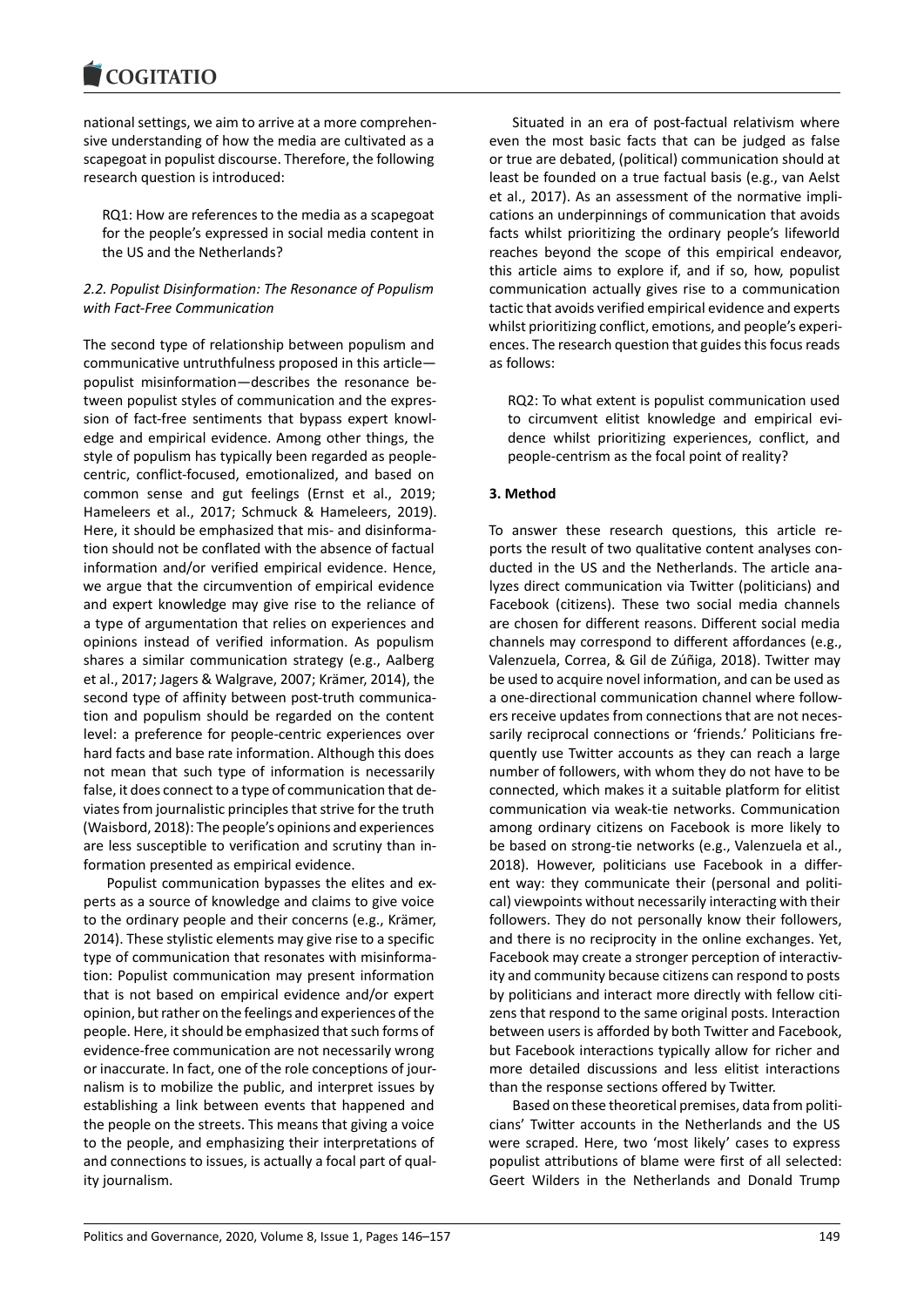in the US. To further explore if, and if so, to what extent, populist media critique, attributions of blame to the media, and the expression of populist disinformation is a radical-ring wing populist phenomenon, these cases were contrasted to the direct communication of left-wing populist actors (Bernie Sanders in the US and the leftsocialist politician Emile Roemer of the Socialist Party in the Netherlands) and mainstream politicians (Hillary Clinton in the US and Mark Rutte in the Netherlands). Even though not all scholars may agree on the classification of Bernie Sanders and Emile Roemer as left-wing populist, empirical evidence at least indicates that the communication tactics of these actors at times align with populist rhetoric. The key aim of case selection was to test the theoretical premise that populist disinformation mainly pertains to the radical right-wing, or whether it can also be associated with the political communication of left-wing populist and mainstream actors.

For the sample of Facebook communities used by ordinary citizens, the most-likely cases strategy was also employed: Publicly accessible communities that revolves around the native people and their distrust in the elites, or nationalist pages more generally, were used to get inductive insights into the construction of populist misand disinformation.

#### *3.1. Sample*

The sample frame reflected key electoral events in both countries: the national elections in the Netherlands and the presidential elections in the US. In the Netherlands, the most recent general elections were held on March 15, 2017. All original tweets by Geert Wilders in a two months pre-election and a two months post-election period were scraped ( $N = 1,065$ ) and supplemented with a routine period in 2016 and 2018. In the same period, all 124 tweets of the left-wing politician Emile Roemer and a sample of 558 tweets of the prime-minister were selected. The key electoral event in the US took place on November 8, 2016. In this country, the four-months Twitter activity yielded 1,153 tweets by Donald Trump (excluding non-relevant entries and retweets). This sample was extended with 603 tweets of Bernie Sanders and 405 tweets of Hillary Clinton. In the US, the same routine period as in the Dutch case was used for reasons of comparability.

In each country, two publicly accessible Facebook community pages that reflected radical-right wing issue positions were sampled. In the Netherlands, these platforms for example revolved around the theme of 'getting back the native people's country' and anti-immigration sentiments. Similar authoritarian pages were sampled in the US (one patriotist community page and one nativist page was selected). Within these two communities, contributions published in exactly the same timeframe as the Twitter posts were sampled.

The sampling strategy on Facebook was two-staged. More specifically, original posts had multiple replies

that contained relevant information connected to the research question. Based on principles of maximum variation and saturation (e.g., Braun & Clarke, 2013; Glaser & Strauss, 1967), ten original posts in each community was found to be sufficient for saturation (meaning that an additional sample of new posts did not yield additional findings). For every post, the first ten replies were selected (ordered on date). Again, saturation was assessed by coding additional replies after the first ten. In some cases, the analysis of additional replies yielded additional insights, which were included in the analysis. Together, 20 posts and 215 replies were analyzed in the Netherlands. 20 posts and 234 replies were analyzed in the US. To contrast these pages to negative cases, we added one left-wing community page in each country. These pages mainly reflected an anti-corporation perspective, whilst articulating a more inclusive perspective on the people (which is in contrast to the authoritarian emphasis of the radical right-wing pages).

#### *3.2. Analysis*

All data were analyzed at the level of tweets, Facebook posts, or replies. The Grounded Theory approach was used to analyze the data in a step-by-step approach (Braun & Clarke, 2013; Charmaz, 2006; Glaser & Strauss, 1967). The coding process was selective in the sense that only excerpts that were relevant in light of the research questions were coded. First of all, open coding was applied to label segments of tweets, Facebook posts, and responses in light of the sensitizing concepts (i.e., discursive constructions of truth, fake, misinformation, disinformation, populism). Here, it should be noted that the coding process did not aim to classify information as misand/or disinformation on the content level (which would require fact-checking). Rather, we looked at how politicians and citizens referred to information spread without the intention to mislead (misinformation) or claims that are deliberately untrue (disinformation). Further, we looked at the type of argumentation used to make claims about reality: was empirical research quoted? Were expert analyses referred to? Did the politician or citizen refer to experiences and common sense as argumentation/evidence for issue positions?

During the second step of focused coding, this extensive list of codes (500+) was reduced by merging unique open codes, reformulating codes to higher levels of abstraction, and raising codes to categories. Codes were grouped and ordered based on their variety. In this process, piles of codes related to the construction of truth, the attribution of blame to (mainstream) media, falsehoods, and populism were made. These groups were used when conceptualizing dimensions that captured variety in the concepts of interest. Finally, during the step of axial coding, connections between these groups were made. The research questions were guiding during this final step of data reduction. More specifically, constructions of populism were connected to discourses of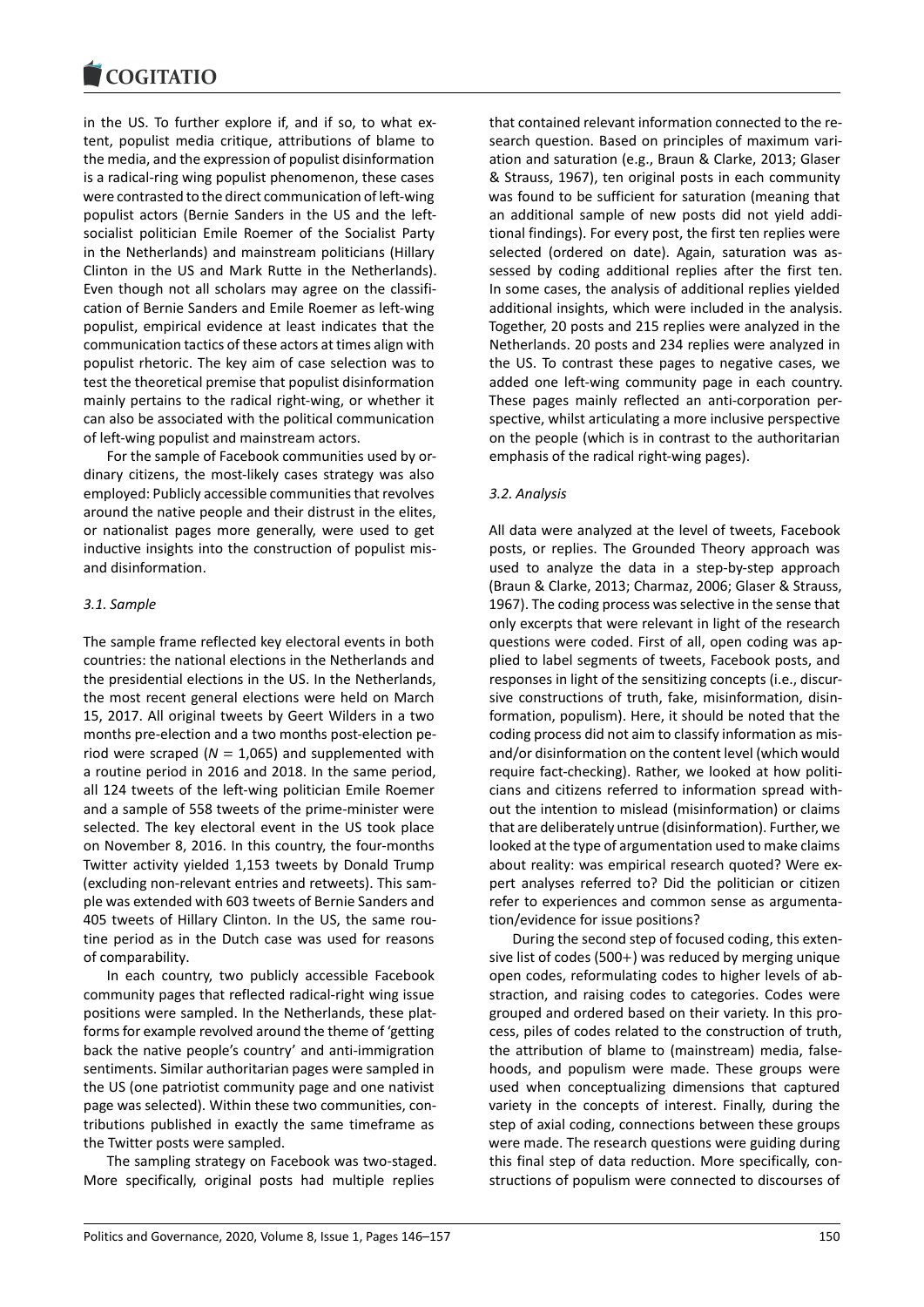truth, reality, and disinformation. The outcomes of the three-stage analysis strategy are depicted in a conceptindicator-model (see Figure 1).

#### *3.3. Validity and Reliability in Qualitative Text Analysis*

It has been argued that the measures to ensure validity and reliability used in quantitative (content) analyses are not suited to the completely different nature, aims, and scope of qualitative (text) analysis (see e.g., Braun & Clarke, 2013). Responding to these different demands, all steps of coding have been discussed with a peer that was less involved in the study, but familiar with qualitative text analysis. The raw data files of 25 tweets and 25 Facebook posts were also coded independently by this second researcher. After this sample was coded twice, differences in the labeling of segments (open coding), the merging and grouping of codes (focused coding), and the conceptual connection between emerging dimensions (axial coding) was discussed extensively. Although minor differences in the allocation of open codes and the subsequent process of data reduction were identified, the final core themes that emerged from the raw data were similar, and resulted in the same answers to the two research questions.

#### **4. Results**

#### *4.1. How Right-Wing Populists Cultivate a Divide between the Honest People and Lying Press*

Both Trump and Wilders scapegoated the traditional press for withholding the truth to the ordinary people. The media, and mainstream media in particular, were blamed for spreading lies that deprive the people of the truth. This can be exemplified by one of Wilders' tweets: "Most of the media channels have just one aim: to hurt me and the Freedom Party with their lies. Fortunately, we are stronger than the lies they are spreading" (Wilders, 2017b). Similar anti-media sentiments were expressed by Trump: "Not only does the media give a platform to hate groups, but the media turns a blind eye to the gang violence on our streets!" (Trump, 2017c).

Even more explicitly, Trump (2017b) actively refers to the cluster of media channels he distrust as the so-called 'fake news' media—which he regards as the greatest enemy of the American people: "The FAKE NEWS media (failing @nytimes, @NBCNews, @ABC, @CBS, @CNN) is not my enemy, it is the enemy of the American People!" References to the 'danger to our country' or 'the American people' explicate the discursive connec-



**Figure 1.** Concept-indicator-model depicting the structuring of populist disinformation on social networking sites.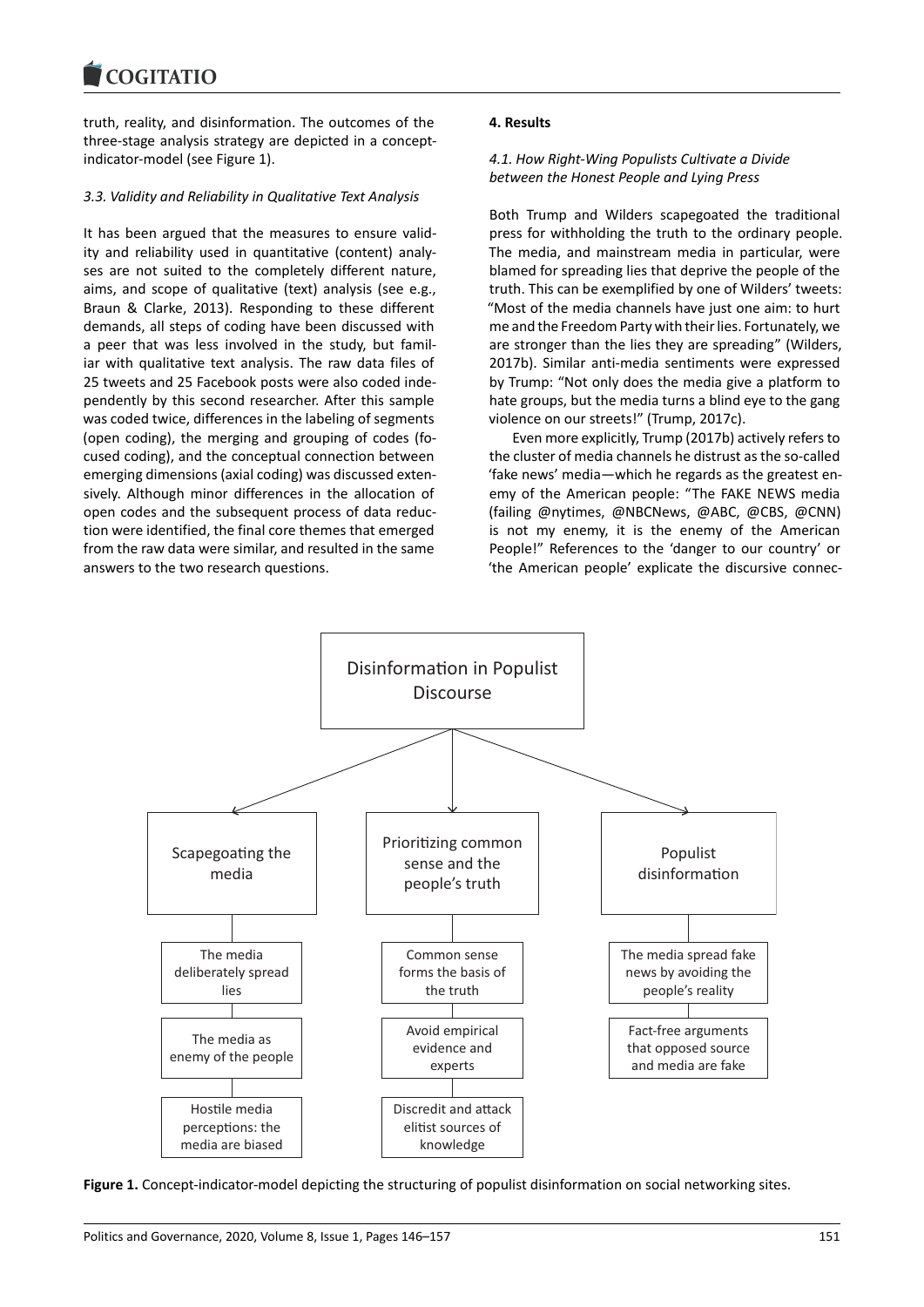tion between populism and accusations of disinformation: Because the media are not reporting accurately on the facts that happened, and as they deliberately distort the truth, the native people are threatened severely. Wilders further emphasized the need to start a revolution to remove the elites in politics and media.

A further analysis of the discourse used to frame the media as a culpable, elitist outsider reveals a clear distinction between mis—and disinformation. More specifically, Trump's and Wilders' references to the media emphasize that the media's dishonesty and inaccurate reporting is goal-directed and deliberate. As Trump (2017b) puts it: "FAKE NEWS media knowingly doesn't tell the truth. A great danger to our country. The failing @nytimes has become a joke. Likewise @CNN. Sad!" These accusations of disinformation further point to an alleged political goal or hidden agenda of the news media: "Crooked Hillary colluded w/FBI and DOJ and media is covering up to protect her. It's a #RiggedSystem! Our country deserves better!" (Trump, 2016). According to Trump, many news media outlets reside with opposed partisans. In this reading, these media outlets are propaganda machines that promote and uncritically disseminate the political agenda of the Democrats whilst disregarding, attacking or strategically neglecting the Republicans. Wilders further blames the media for selfcensorship, and for denying the 'real' problems facing the nation: the Islam. As he puts it: "Fear and selfcensorship of the coward media that ignores Islam as the greatest danger to our nation" (Wilders, 2017a).

The references used by Trump and Wilders to describe the media climate further confirm the discursive framing of an alleged climate of disinformation as a key threat to the native people. Trump, for example, uses adjectives as dishonest, rigged, dirty, crooked, and fake to denote that the media are an enemy of the people. Wilders refers to the media as unworldly, disgusting, cowards, or left-wing elitist. Here, it is important to note that Trump is much more selective in attributing blame to the media than Wilders. Whereas Wilders seems to scapegoat the 'news media' as a whole, Trump (2017a) clearly distinguishes between platforms that show a bias against his political viewpoints and media platforms that do report on the facts accurately: "The fake news media is going crazy with their conspiracy theories and blind hatred. @MSNBC & @CNN are unwatchable. @foxandfriends is great!" Hence, channels that are in line with Trump's political agenda are credited, and incongruent media are regarded as biased and blamed for their deliberate spread of dishonesty. For Wilders (2016), the divide is mostly based on a cleavage between the people's reality and the distorted worldviews of the left-wing elitist media: "A new all-time low for the left-wing media scums. Disgusting!"

Contrasting the discursive constructions expressed by the right-wing populist leaders to other political actors, it can be confirmed that hostile media sentiments and accusations of disinformation do not spill over to left-wing populists or the mainstream. In the US, Bernie Sanders did not voice hostile media sentiments. Specifically, disinformation, 'fake news,' or related accusations were not addressed to the established press or other sources of information. The discourses of (un)truthfulness voiced by him did emphasize an antagonism between the people's reality and the lies spread by his political opponent Trump (at least in the pre-election period). In the pre- and post-election period, Clinton did not explicitly engage in discourses of (un)truthfulness. In the Dutch case, results are similar: The left-wing populist politician Emile Roemer did not voice anti-media sentiments, although he did emphasize a divide between hard-working ordinary people and corporate elites. Finally, the Dutch prime-minister Mark Rutte did not engage in any populist or anti-media discourse. Taken together, our findings illustrate that attributions of blame to the media, and using 'fake news' or disinformation as a delegitimizing label, was restricted to the direct communication of the two radical right-wing populist leaders in our sample. Although left-wing populists do stress a divide between the truth of the people and lying political opponents, these reality constructions reflect partisan and divides instead of blame attributions to the (established) press.

## *4.2. A Populist Conception of Truth and Reality: The People Know Best*

The second type of relationship between populism and discourses of mis- and disinformation conceptualized in this article—populist disinformation—can be identified clearly in the direct communication of Trump and Wilders. In the direct Twitter communication of both Trump and Wilders, expert opinion is oftentimes neglected and discredited, whereas the ordinary people are regarded as the most reliable source of honest and accurate information. In the Netherlands, Wilders (2018b) frequently refers to common sense and the knowledge of the ordinary people to disregard expert knowledge on climate change, also referred to as "climate nonsense" (Wilders, 2018b) by Wilders and his followers: "Ordinary people confront the king with climate nonsense of our cabinet. Where do people get 15,000 euros from?" Wilders (2018a) also cultivates a divide between the representation of left-wing elitist parties and ordinary people represented by his Freedom Party: "The Freedom Party represents all ordinary people despite their color. The Greens only represent the white, leftwing elites."

Common sense is used to depict the truth, without referring to any empirical evidence, numbers, or sources: "What is sure is that the ordinary Dutch person can pay for all this nonsense. The rest of it is based on lies and deception" (Wilders, 2018d). This type of evidence that prioritizes common sense and the ordinary people is used to interpret any kind of issue, for example the (failing) expenditures of the government: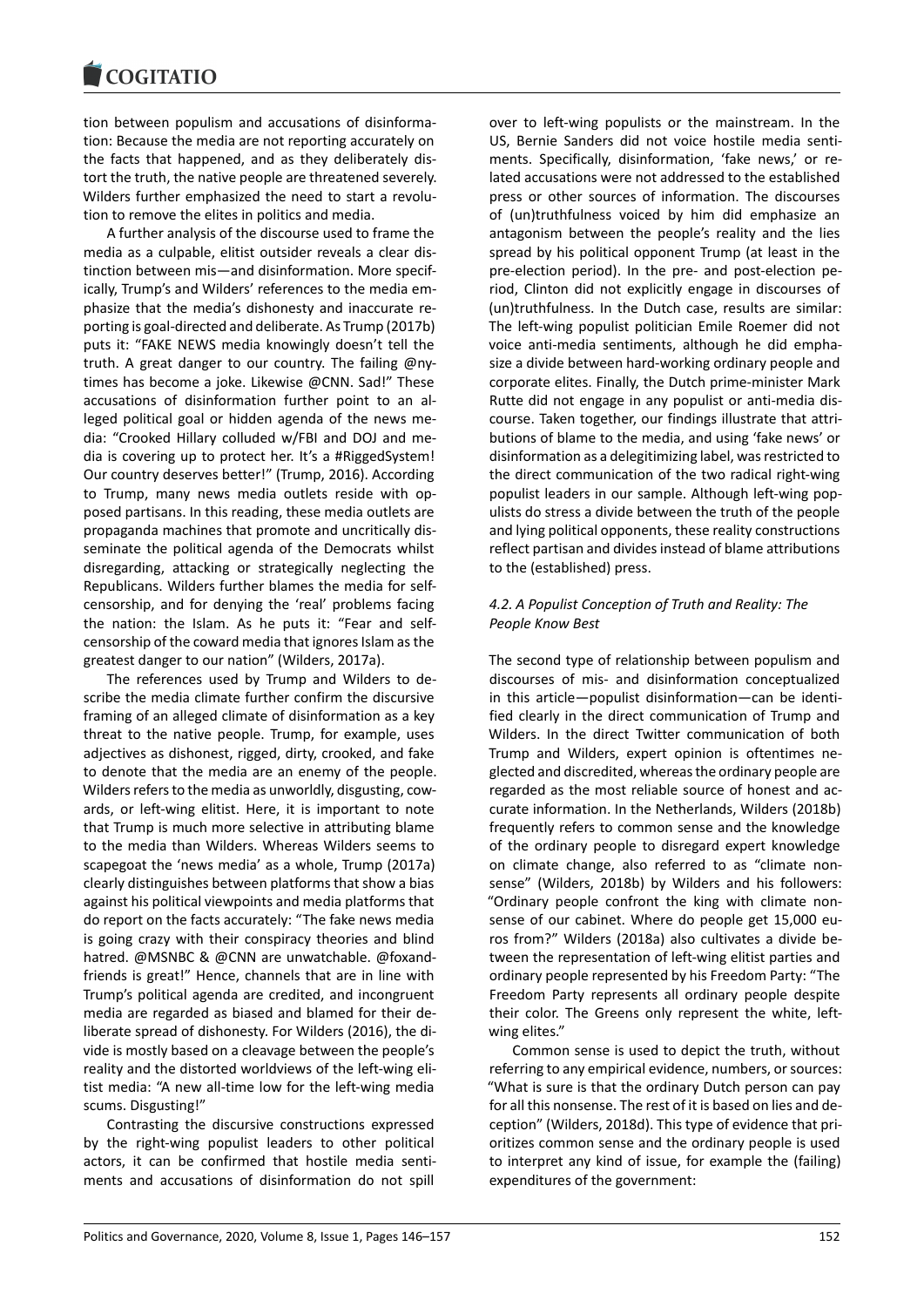Electricity more expensive. VAT goes up. Rents higher. But billions of euros go to Africa. The ordinary Dutch people can bleed as a cause of the mistakes of the gang of our governmental leader. Give these billions to the hardworking Dutch citizens! (Wilders, 2018c)

Hence, hard claims, as well as causal connections that resonate with a populist anti-elitist divide and threats to the ordinary people, are made without any references to evidence, statistics, numbers, or expert opinion.

A similar discourse construction of reality can be identified in Donald Trump's populist expressions. Trump (2018a) actively defends the political agenda he pursues as the agenda governed by the common sense of the American people: "Our agenda is NOT a partisan agenda—it is the mainstream, common sense agenda of the American People." Moreover, Trump explicitly refers to 'facts' and 'the truth' without giving any type of empirical evidence to support these truths. In these references to the truth and the centrality of the ordinary people, the two types of relationships between accusations of disinformation and a populist framing of truth and reality oftentimes co-occur in single interpretations:

The Fake News hates me saying that they are the Enemy of the People only because they know it's TRUE. I am providing a great service by explaining this to the American People. They purposely cause great division & distrust. They can also cause War! They are very dangerous & sick! (Trump, 2018b)

Cultivating the people's truth is not restricted to the discourse of radical right-wing populists. The left-wing populist actors in our sample emphasized that ordinary or native people are right, whereas elitist outsiders (i.e., corporations) are breaking their promises by lying to the people. This can be illustrated by the following tweet of Sanders (2016): "Time and again Native Americans have seen the government break solemn promises and corporations put profits ahead of their sovereign rights." Although people-centrism was less central in Emile Roemer's (2016) discourse, references to the majority of the people and their will were implicitly articulated by the Dutch left-wing populist politician: "The people know it—2/3 of all Dutch people agree with the Socialist Party: we need to let the profiting billionaires pay!" Turning to the mainstream politicians, Clinton in the US and Mark Rutte in the Netherlands do identify many references to the "American people" or "Dutch voters." Yet, these references do not cultivate a cleavage between common-sense and people-centric realities contrasted to the elite's lies.

## *4.3. The Audience's Perception of a Cleavage Between the Truthful 'Us' and Dishonest 'Them'*

Both types of relationships between populism and misand disinformation identified in the Twitter communication of Trump and Wilders are confirmed with the analyses of the public's discourse on Facebook. In this section, only the differences between politicians' reality constructions and citizens' interpretations on the demandside will be discussed in more detail. In US public discourse, citizens made a less fine-grained distinction between trustworthy and rigged media outlets compared to Trump. Hence, the media, opposed partisans, and governmental institutions were frequently lumped together as an elitist outsider that did not comprehend the people's lifeworld: "Those that are white getting in trouble for hate (racist) crimes and yet the far left communist Democrat controlled media never seem to report these hate crimes against the whites" (Facebook user, February 15, 2017). In the Netherlands, people mainly attributed blame to the media elites for looking away, or for being 'blind' to see the real problems and experiences of the ordinary people: "They make sure that this is not seen on TV. But the police is willing to join [protests initiated by the people]" (Facebook user, March 12, 2017). In addition, Dutch citizens focalize an overall sense of distrust in both the media and expert knowledge: "They are all shouting to tell exactly the same story. All the best to them: there is no one who trusts media, students or other so-called experts" (Facebook user, July 17, 2017).

The epistemic and moral boundary between the innocent and honest ordinary people and the lying elites was more salient on Facebook than reflected in the direct communication of both politicians. Similar to politicians' discourse, however, people refer to 'the truth' and 'reality' without using empirical evidence or facts: "That's the truth. People with jobs don't vote Democrat unless they just don't understand what goes on in this world" (Facebook user, April 6, 2017). In the Netherlands, this divide was further stressed by cultivating the divide along ideological lines. The left-wing was regarded as dishonest and far-removed from reality, whereas the 'real' ordinary people did know what was going on in society: "Like our Facebook page to show these left-wing idiots that reported our previous page that we are right. They do not want to see what is really going wrong here" (Facebook user, August 8, 2017).

The analysis from the negative cases—the leftoriented pages—reveal that people-centrism and a focus on the common sense of the ordinary people is a common theme on these community pages as well. On these pages, the reality constructions and lies of corporate and political elites are contrasted to the ordinary people's experiences. Here, we see a left-wing populist construction in which the hardworking ordinary citizen is juxtaposed to the self-interested elites. Media critique is salient on these pages as well, but it takes on less hostile forms. See, for example, the following statement voiced on a Dutch Facebook community: "The media do not report accurately. They present a worldview that does not take these factors into account" (Facebook user, September 8, 2017). Although the hostile media critique on the rightwing populist pages may be considered as accusations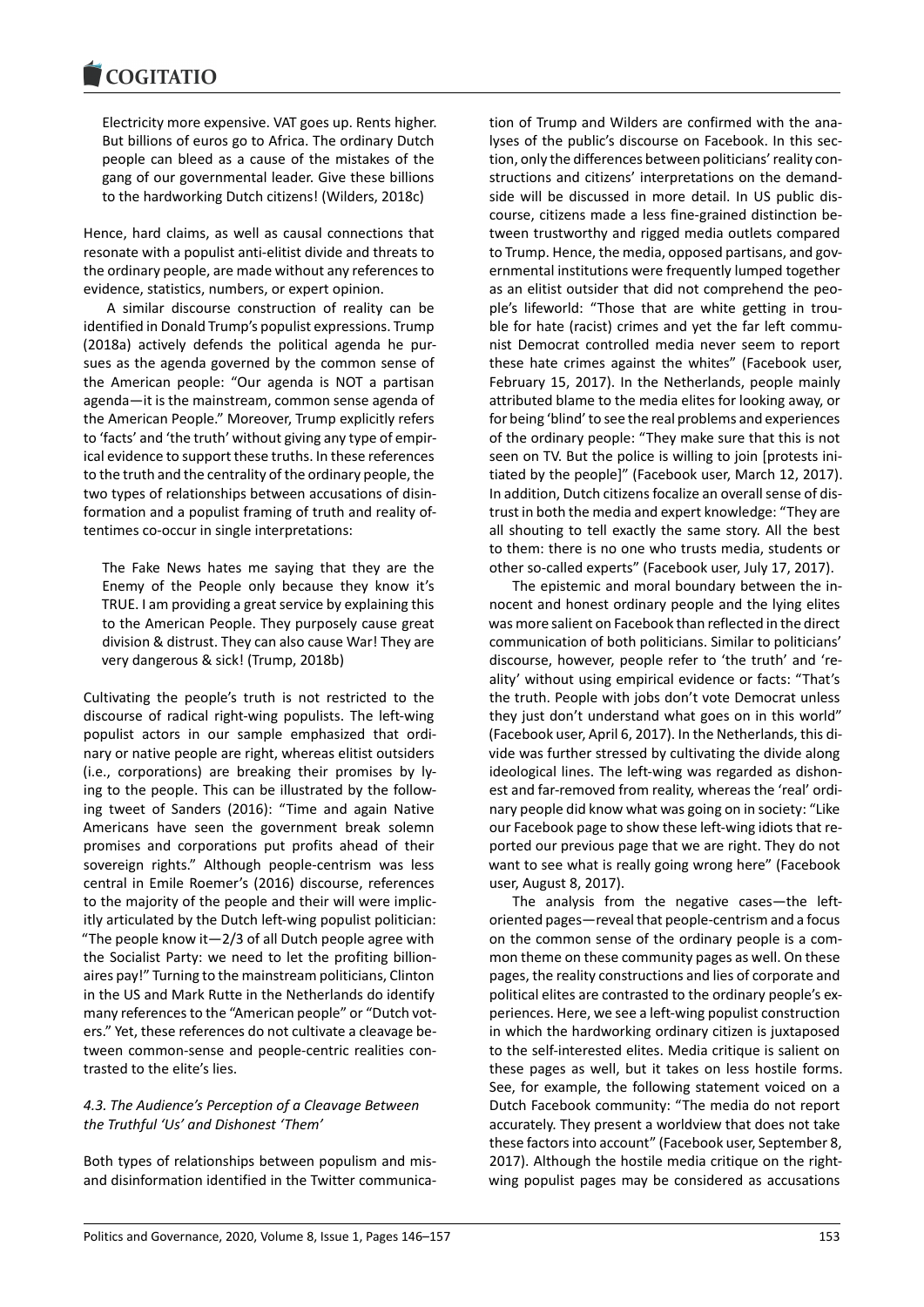of disinformation, the left-wing pages more closely reflected attributions of misinformation.

#### **5. Discussion and Conclusion**

The alleged uncontrolled spread of dishonest or inaccurate information in today's fragmented media environment may have severe political consequences (van Aelst et al., 2017). More specifically, the epistemic status of factual information increasingly becomes the focal point of heated debates, and the acceptance of information may be driven by defensive and consistency motivations rather than veracity (e.g., Nyhan & Reifler, 2010). Extending this line of argumentation, this article has proposed a two-fold relationship between populism and mis- and disinformation: (1) the attribution of misand disinformation to the (media) elites; and (2) populist disinformation as a communication style that avoids empirical evidence and expert analysis, whilst placing common sense and the ordinary people at the center stage of reality. Two qualitative content analyses in the US and the Netherlands were conducted to provide indepth insights into the affinity between populism and mis- and disinformation: How are social media platforms providing a discursive opportunity for politicians and ordinary citizens to express populist boundaries between the truthful us and the dishonest them?

First of all, we found that both Trump in the US and Wilders in the Netherlands expressed a populist boundary between the dishonest, inaccurate, and fake media and ordinary native people that were victimized by the media's dishonesty. These attributions tie in with disinformation: The media were accused of deliberately distorting reality to promote their own biased political agendas. The language used by both politicians further indicate that the media are blamed for looking away, and denying the problems experienced by the ordinary people. There was one noteworthy difference between Trump's and Wilders' anti-media discourse: Wilders mostly attributed blame to the media in general, whereas Trump more specifically blamed the media outlets that did not support his partisan views. This finding can be interpreted as a stronger hostile media bias in the US. Here, media outlets that expressed incongruent viewpoints were regarded as biased against the views of the people (e.g., Vallone, Ross, & Lepper, 1985) and the truth in general. Donald Trump thus selectively blamed and credited sources to defend the partisan views he communicated to his followers. This finding can be explained in light of the different media discourses at the time of data collection. Although most legacy media were critical toward Wilders and his policies (i.e., there are at least no clear indications that certain media were systematically more favorable toward Wilders as compared to other outlets), Trump could more clearly rely on the US partisan media system: Certain media may be explicitly negative in their coverage, whereas others may be systematically more favorable because of a political parallelism.

In support of the theoretical notion of the expression of fact-free and people centric-communication in populist discourse (e.g., Waisbord, 2018), both politicians clearly avoided expert knowledge, statistics, verifiable facts or evidence, and relied on common sense and the people's truth as evidence for the populist claims they made. There was little room for balance or opposing viewpoints, and the populist discourse was generally one-sided and presented as the only reality opposed to the 'fake news' presented by opposing politicians and media sources. An important implication of these findings is that social network sites, such as Twitter, provide (populist) politicians with a platform to express disinformation to strategically attack the politicians they oppose. This may eventually increase polarized divides in society, and raise levels of political distrust and cynicism among the electorate (Marwick & Lewis, 2017). Explicit attacks targeted at the news media were only found on the radical-right, and did not spill over to the communication tactics of left-wing populists or mainstream politicians in the two countries. Left-wing populists did, however, emphasize people centrality and attributed dishonesty to their political rivals and the (corporate) establishment. Hence, discourses of untruthfulness can be connected to populism in general, whereas the explicit reliance on common sense and emotions as the focal point of reality and blame attribution to the 'lying' established press is a communication tactic of radical right-wing populists in particular. In that sense, it seems that the authoritarian element that sets right-wing populism apart from the thin-cored ideology of populism (Mudde, 2007) can be associated with hostile critique on the established press and a circumvention of expert knowledge and empirical evidence. But how is populist disinformation shaped by the public on social media?

The content analysis of citizens' discourse on Facebook largely confirms the findings of the politicians' discourse, pointing to an alignment of populist interpretations between the supply and demand-side. The difference mainly revolves around the type of moral and epistemic cleavage emphasized by the public. More specifically, Dutch citizens were more likely to cultivate a divide between their in-group and the ignorant left-wing people. In the US, the political and media elites were frequently lumped together, whereas Trump articulated a more fine-grained distinction between the 'fake news' media and politicians of the opposed party. The analysis of the negative cases—left-wing oriented Facebook community pages—revealed that emphasizing the people's truth is not restricted to radical right-wing populist interpretations. However, media critique was less hostile and focused more on unintended false information (misinformation) than intentional deception (disinformation). These findings indicate that citizens communicating their political perspectives on different platforms do distinguish between attributions of mis- and disinformation.

Despite providing important new insights into how mis- and disinformation can be situated in populist dis-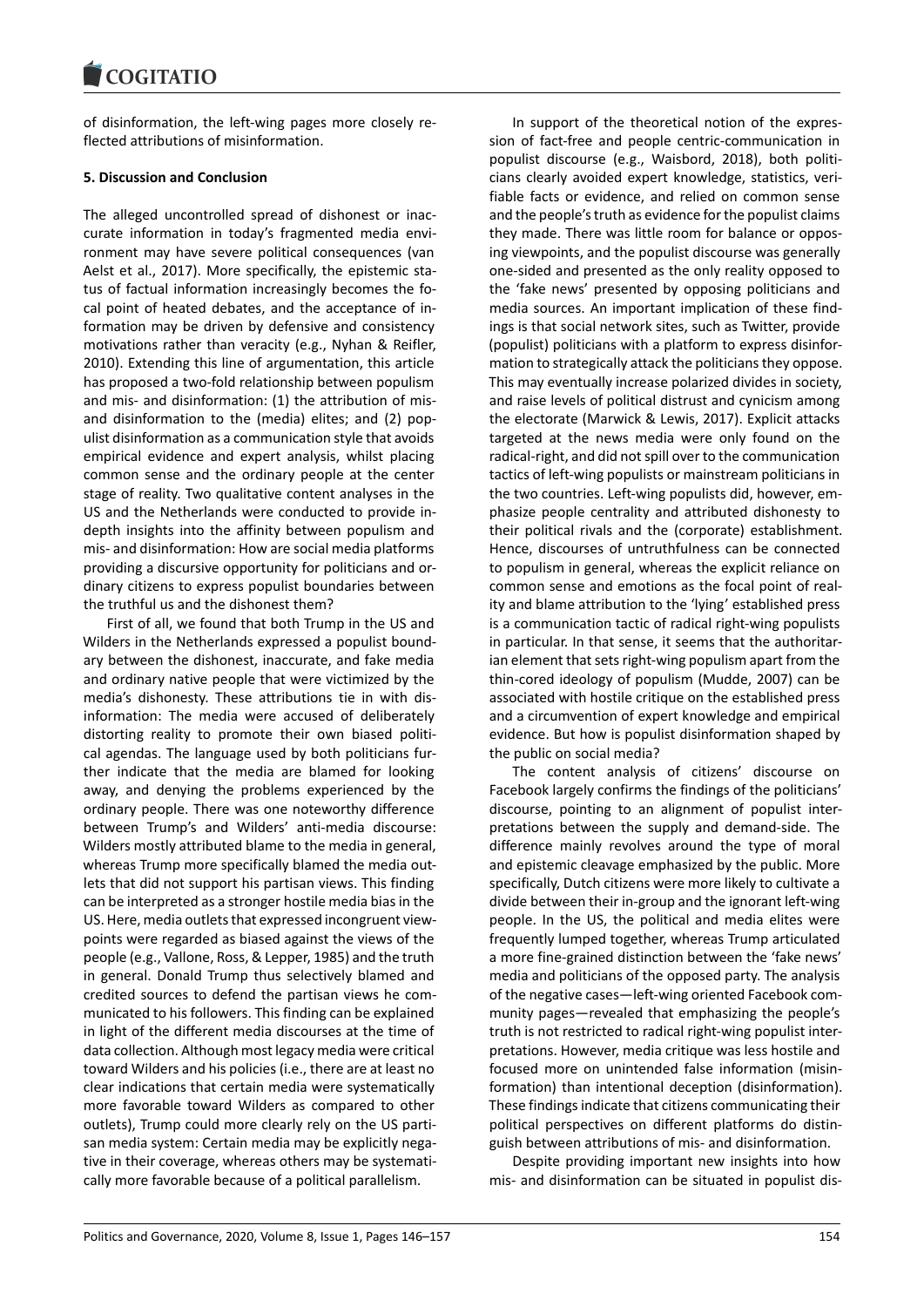course, this study has some limitations. First of all, the empirical study only focused on two social media platforms. Future research may extend the analysis to different platforms (i.e., including commentary sections of mainstream outlets) and political actors (i.e., distinction between populist and mainstream actors may be relevant). Second, the qualitative and inductive findings presented in this article provided important first insights into how populist disinformation manifests itself online, but may be extended with (automated) content analytic research that also provides insights into the relative salience of, and relationships between, different forms of populist sentiments targeted at the media.

Despite these limitations, this article contributes to our understanding of the current post-factual media era and populist zeitgeist—and the interconnectedness of these communicative phenomena—indicating in what ways different actors can use social network sites to express a pervasive divide between the 'honest' people and 'the others.'

#### **Conflict of Interests**

The author declares no conflict of interests.

#### **References**

- Aalberg, T., Esser, F., Reinemann, C., Strömbäck, J., & de Vreese, C. H. (2017). *Populist political communication in Europe*. London: Routledge.
- Albertazzi, D., & McDonnell, D. (2008). *Twenty-first century populism*. New York, NY: Palgrave Macmillan.
- Bennett, L. W., & Livingston, S. (2018). The disinformation order: Disruptive communication and the decline of democratic institutions. *European Journal of Communication*, 33(2), 122–139. https://doi.org/ 10.1177/0267323118760317
- Braun, V., & Clarke, V. (2013). *Successful qualitative research: A practical guide for beginners*. London: Sage.
- Canovan, M. (1999). Trust the people! P[opulism and the](https://doi.org/10.1177/0267323118760317) [two faces of democracy.](https://doi.org/10.1177/0267323118760317) *Political Studies*, *47*(1), 2–16. https://doi.org/10.1111%2F1467-9248.00184
- Charmaz, K. (2006). *Constructing grounded theory*. London: Sage.
- Engesser, S., Ernst, N., Esser, F., & Büchel, F. (2017). [Populism and social media: How politicians sp](https://doi.org/10.1111%2F1467-9248.00184)read a fragmented ideology. *Information Communication & Society*, *20*(8), 1109–1126. https://doi.org/10.1080/ 1369118X.2016.1207697
- Ernst, N., Esser, F., Blassnig, S., & Engesser, S. (2019). Favorable opportunity structures for populist communication: Comparing differen[t types of politicians and](https://doi.org/10.1080/1369118X.2016.1207697) [issues in social media, te](https://doi.org/10.1080/1369118X.2016.1207697)levision and the press. *International Journal of Press/Politics*, *24*(2), 165–188. https://doi.org/10.1177%2F1940161218819430
- Fawzi, N. (2019). Untrustworthy news and the media as "enemy of the people?" How a populist worldview shapes recipients' attitudes toward the media. *In-*

*ternational Journal of Press/Politics*, *24*(2), 146–164. https://doi.org/10.1177%2F1940161218811981

- Glaser, B. G., & Strauss, A. L. (1967). *The discovery of grounded theory: Strategies for qualitative research*. Chicago, IL: Aldine.
- Hal[lin, D. C., & Mancini, P. \(2004\).](https://doi.org/10.1177%2F1940161218811981) *Comparing media systems: Three models of media and politics*. Cambridge: Cambridge University Press.
- Hameleers, M. (2019). The populism of online communities: Constructing the boundary between "blameless" people and "culpable" others. *Communication, Culture & Critique*, *12*(1), 147–165. https://doi.org/ 10.1093/ccc/tcz009
- Hameleers, M., Bos, L., & de Vreese, C. H. (2017). "They did it": The effects of emotionalized blame attribution in populist communication. *[Communication](https://doi.org/10.1093/ccc/tcz009) [Research](https://doi.org/10.1093/ccc/tcz009)*, *44*(6), 870–900. https://doi.org/10.1177% 2F0093650216644026
- Inglehart, R. F., & Norris, P. (2016). *Trump, Brexit, and the rise of populism: Economic have-nots and cultural backlash* (HKS Working Pa[per No. RWP16-026\). Cam](https://doi.org/10.1177%2F0093650216644026)[bridge, MA: Harvard Ke](https://doi.org/10.1177%2F0093650216644026)nnedy School.
- Iyengar, S., & Hahn, K. S. (2009). Red media, blue media: Evidence of ideological selectivity in media use. *Journal of Communication*, *59*(1), 19–39. https://doi.org/ 10.1111/j.1460-2466.2008.01402.x
- Jagers, J., & Walgrave, S. (2007). Populism as political communication style: An empirical study of political parties' discourse in Belgium. *Euro[pean Journal of](https://doi.org/10.1111/j.1460-2466.2008.01402.x) [Political Research](https://doi.org/10.1111/j.1460-2466.2008.01402.x)*, *46*(3), 319–345. https://doi.org/ 10.1111/j.1475-6765.2006.00690.x
- Krämer, B. (2014). Media populism: A conceptual clarification and some theses on its effects. *Communication Theory*, *24*(1), 42–60. https://[doi.org/10.1111/](https://doi.org/10.1111/j.1475-6765.2006.00690.x) [comt.12029](https://doi.org/10.1111/j.1475-6765.2006.00690.x)
- Krämer, B. (2017). Populist online practices: The function of the Internet in right-wing populism. *Information, Communication & Society*, *20*[\(9\), 1293–1309.](https://doi.org/10.1111/comt.12029) [https://doi.o](https://doi.org/10.1111/comt.12029)rg/10.1080/1369118X.2017.1328520
- Marwick, A., & Lewis, R. (2017). *Media manipulation and disinformation online*. New York, NY: Data & Society Research Institute. Retrieved from [https://datasociety.net/pubs/oh/DataAndSociety\\_](https://doi.org/10.1080/1369118X.2017.1328520) MediaManipulationAndDisinformationOnline.pdf
- Mudde, C. (2004). The populist zeitgeist. *Government and Opposition*, *39*(4), 542–564. https://doi.org/ [10.1111/j.1477-7053.2004.00135.x](https://datasociety.net/pubs/oh/DataAndSociety_MediaManipulationAndDisinformationOnline.pdf)
- Mudde, C. (2007). *[Populist radical right parties in Euro](https://datasociety.net/pubs/oh/DataAndSociety_MediaManipulationAndDisinformationOnline.pdf)pe*. Cambridge: Cambridge University Press.
- Mudde, C., & Rovira Kaltwasser, C. (2017). *[Populism:](https://doi.org/10.1111/j.1477-7053.2004.00135.x) [A very short introduction](https://doi.org/10.1111/j.1477-7053.2004.00135.x)*. Oxford: Oxford University Press.
- Müller, P., Schemer, C., Wettstein, M., Schulz, A., Wirz, D. S., Engesser, S., & Wirth, W. (2017). The polarizing impact of news coverage on populist attitudes in the public: Evidence from a panel study in four European democracies. *Journal of Communication*, *67*(6), 968–992. https://doi.org/10.1111/jcom.12337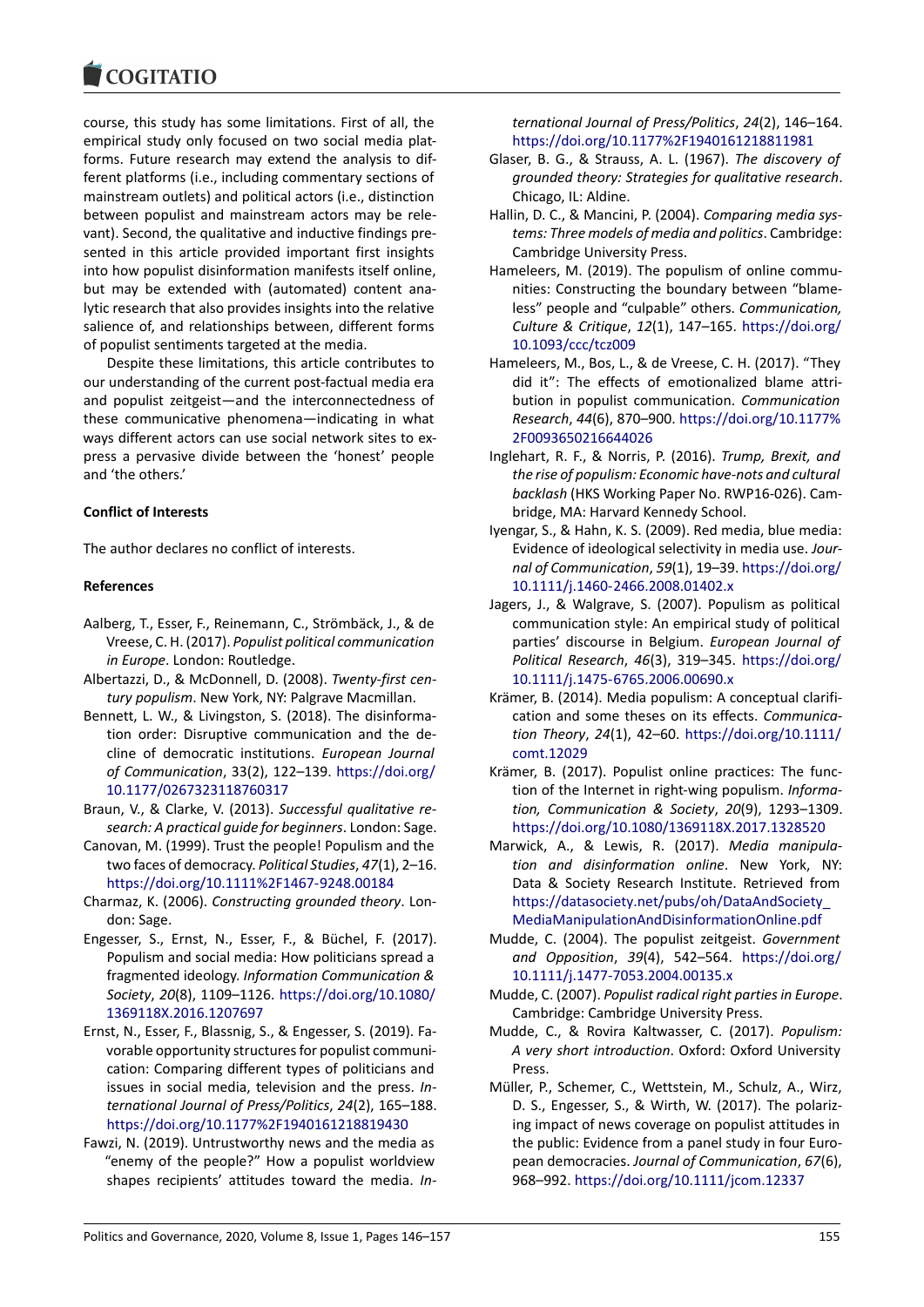- Nyhan, B., & Reifler, J. (2010). When corrections fail: The persistence of political misperceptions. *Political Behavior*, *32*(2), 303–330. https://doi.org/10.1007/ s11109-010-9112-2
- Roemer, E. [emileroemer]. (2016, November 3). Multinationals subsidiëren, de belastingontwijkindustrie haar gang laten gaan en [de rest van NL de reken](https://doi.org/10.1007/s11109-010-9112-2)[ing laten betalen. We](https://doi.org/10.1007/s11109-010-9112-2)lkom bij de VVD! [Giving money to multinationals, helping the tax avoiders, and the rest of our country can pay the bill. Welcome to the VVD!] [Tweet]. Retrieved from https://twitter.com/ emileroemer/status/794100727656366080
- Sanders, B. [BernieSanders]. (2016, November 5). Time and again Native Americans have seen the government break solemn promis[es and corporations](https://twitter.com/emileroemer/status/794100727656366080) [put profits ahead of their sovereign rights](https://twitter.com/emileroemer/status/794100727656366080) [Tweet]. Retrieved from https://twitter.com/berniesanders/ status/795011307946774528
- Schmuck, D., & Hameleers, M. (2019). Closer to the people: A comparative content analysis of populist communication on [social networking sites in pre- and](https://twitter.com/berniesanders/status/795011307946774528) [post-election periods.](https://twitter.com/berniesanders/status/795011307946774528) *Information, Communication & Society*. Advance online publication. https://doi. org/10.1080/1369118X.2019.1588909
- Thorson, E. (2016). Belief echoes: The persistent effects of corrected misinformation. *Political Communication*, *33*(3), 460–480. https://doi.o[rg/10.1080/](https://doi.org/10.1080/1369118X.2019.1588909) [10584609.2015.1102187](https://doi.org/10.1080/1369118X.2019.1588909)
- Trump, D. [realDonaldTrump]. (2016, October 16). Crooked Hillary colluded w/FBI and DOJ and media is covering up to protect h[er. It's a #RiggedSystem!](https://doi.org/10.1080/10584609.2015.1102187) [Our country deserves b](https://doi.org/10.1080/10584609.2015.1102187)etter! [Tweet]. Retrieved from https://twitter.com/realdonaldtrump/status/ 788123233442824192
- Trump, D. [realDonaldTrump]. (2017a, February 15). The fake news media is going crazy with their conspiracy theori[es and blind hatred. @MSNBC & @CNN are](https://twitter.com/realdonaldtrump/status/788123233442824192) [unwatchable. @foxand](https://twitter.com/realdonaldtrump/status/788123233442824192)friends is great! [Tweet]. Retrieved from https://twitter.com/realdonaldtrump/ status/831830548565852160
- Trump, D. [realDonaldTrump]. (2017b, February 17). FAKE NEWS media knowingly doesn't tell the truth. A great dang[er to our country. The failing @nytimes](https://twitter.com/realdonaldtrump/status/831830548565852160) [has become a joke. Likewise @](https://twitter.com/realdonaldtrump/status/831830548565852160)CNN. Sad! [Tweet]. Retrieved from https://twitter.com/realdonaldtrump/ status/835325771858251776?lang=en
- Trump, D. [realDonaldTrump]. (2017c, August 22). Not only does the media give a platform to hate groups, but [the media turns a blind eye to the](https://twitter.com/realdonaldtrump/status/835325771858251776?lang=en) [gang violence on our streets \[Twee](https://twitter.com/realdonaldtrump/status/835325771858251776?lang=en)t]. Retrieved from https://twitter.com/realdonaldtrump/status/ 900229323801735168
- Trump, D. [realDonaldTrump]. (2018a, February 12). We are fighting for all Americans, from all backgrounds, of ever[y age, race, religion, birthplace, color & creed.](https://twitter.com/realdonaldtrump/status/900229323801735168) [Our agenda is NOT a pa](https://twitter.com/realdonaldtrump/status/900229323801735168)rtisan agenda – it is the mainstream, common sense agenda of the American People. Thank you El Paso, Texas - I love you! [Tweet] Re-

trieved from https://twitter.com/realdonaldtrump/ status/1095168756374921227

- Trump, D. [realDonaldTrump]. (2018b, August 5). The Fake News hates me saying that they are the Enemy of the Pe[ople only because they know it's TRUE.](https://twitter.com/realdonaldtrump/status/1095168756374921227) [I am providing a great service](https://twitter.com/realdonaldtrump/status/1095168756374921227) by explaining this to the American People. They purposely cause great division & distrust. They can also cause War! They are very dangerous & sick! [Tweet] Retrieved from https://twitter.com/realdonaldtrump/status/ 1026069857589227520
- Valenzuela, S., Correa, T., & Gil de Zúñiga, H. (2018). Ties, likes, and tweets: Using strong and weak ties [to explain differences in protest participation](https://twitter.com/realdonaldtrump/status/1026069857589227520) across [Facebook and Twitter u](https://twitter.com/realdonaldtrump/status/1026069857589227520)se. *Political Communication*, *35*(1), 117–134. https://doi.org/10.1080/10584609. 2017.1334726
- Vallone, R. P., Ross, L., & Lepper, M. R. (1985). The hostile media phenomenon: Biased perception and perceptions of medi[a bias in coverage of the Beirut mas](https://doi.org/10.1080/10584609.2017.1334726)sacre. *[Journal](https://doi.org/10.1080/10584609.2017.1334726) of Personality and Social Psychology*, *49*(3), 577–585. https://doi.org/10.1037/0022-3514. 49.3.577
- van Aelst, P., Strömbäck, J., Aalberg, T., Esser, F., de Vreese, C. H., Matthes, J., . . . Stanyer, J. (2017) Political communica[tion in a high-choice media environ](https://doi.org/10.1037/0022-3514.49.3.577)[ment: A](https://doi.org/10.1037/0022-3514.49.3.577) challenge for democracy? *Annals of the International Communication Association*, *4*(1), 3–27. https://doi.org/10.1080/23808985.2017.1288551
- Waisbord, S. (2018). The elective affinity between posttruth communication and populist politics. *Communication Research and Practice*, *4*(1), 17–34. https:// [doi.org/10.1080/22041451.2018.1428928](https://doi.org/10.1080/23808985.2017.1288551)
- Waisbord, S., & Amado, A. (2017). Populist communication by digital means: Presidential Twitter in Latin America. *Information, Communicatio[n & So](https://doi.org/10.1080/22041451.2018.1428928)ciety*, *20*[\(9\), 1330–1346.](https://doi.org/10.1080/22041451.2018.1428928) https://doi.org/10.1080/ 1369118X.2017.1328521
- Wardle, C. (2017). Fake news: It's complicated. *First Draft*. Retrieved from https://medium.com/1st-draft/fakenews-its-complicated-d0f7[73766c79](https://doi.org/10.1080/1369118X.2017.1328521)
- Wil[ders, G. \[GeertWildersPVV](https://doi.org/10.1080/1369118X.2017.1328521)]. (2016, December 26). NL heeft een politieke revolutie nodig. De macht weg bij de volkshate[nde elite, de ongekozen bestuurders](https://medium.com/1st-draft/fake-news-its-complicated-d0f773766c79) [en de leugenachtige media. #verze](https://medium.com/1st-draft/fake-news-its-complicated-d0f773766c79)t [The Netherlands needs a political revolution. The power needs to be taken away from the people-hating elite, the self-selected managers and the lying media. #resistance] [Tweet]. Retrieved from https://twitter.com/ geertwilderspvv/status/680793180846080000
- Wilders, G. [GeertWildersPVV]. (2017a, January 3). Islamsatire is dood in Nederland'. Angst en zelfcensuur laffe media oorzaak. Ga[an we dus wat aan](https://twitter.com/geertwilderspvv/status/680793180846080000) [doen, meer info volgt \[Islamsatire is death i](https://twitter.com/geertwilderspvv/status/680793180846080000)n the Netherlands. Fear and self-censorship are the cause. We are going to do something about it soon, more information will follow] [Tweet]. Retrieved from https://twitter.com/geertwilderspvv/status/